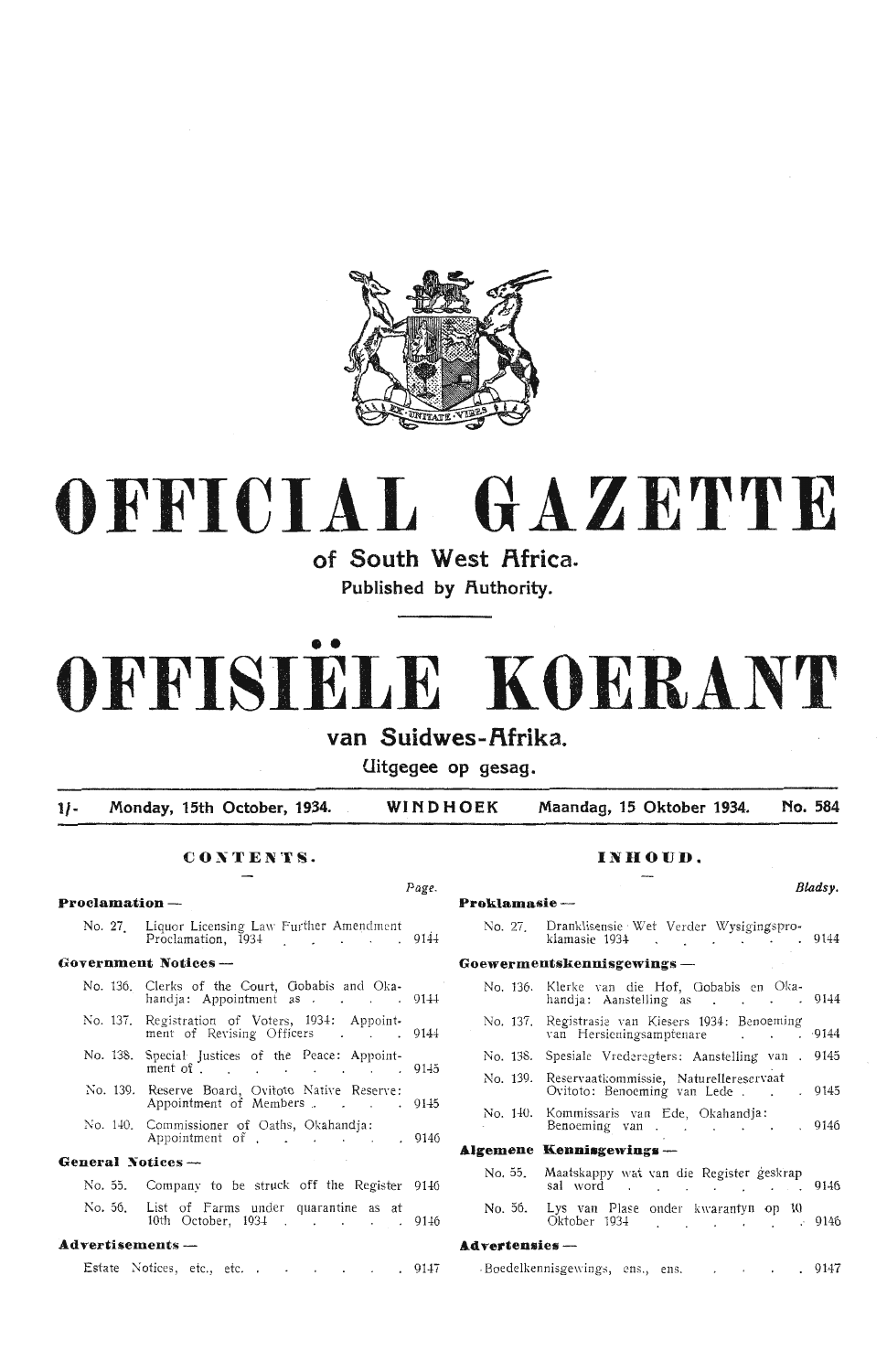#### **PROCLAMATION** HIS HONOUR DAVID GIDEON CONRADIE.  $RV$ ADMINISTRATOR OF SOUTH WEST AFRICA.

No. 27 of 1934 1

WHEREAS it is desirable further to amend the law relating to the sale of intoxicating liquor:

NOW THEREFORE, under and by virtue of the powers<br>in me vested, I do hereby proclaim, declare and make known  $as$  follows:

1. The Second Schedule to the Liquor Licensing Pro-<br>clamation, 1920 (Proclamation No. 6 of 1920), as amended<br>by the Liquor Licensing Law Further Amendment Ordinance,<br>1931 (Ordinance No. 7 of 1931), is hereby further amend trate of the district".

2. The Liquor Licensing Law Amendment Proclamation.<br>1934 (Proclamation No. 22 of 1934), is hereby repealed, and<br>shall be deemed never to have been in force.

3. This Proclamation may be cited as the Liquor Licensing Law Further Amendment Proclamation, 1934.

#### GOD SAVE THE KING

Given under my hand and seal at Windhoek, this<br>9th day of October, 1934.

D. G. CONRADIE Administrator

## **Government Notices.**

The following Government Notices are published for general information.

F. P. COURTNEY CLARKE

Secretary for South West Africa.

Administrator's Office. Windhoek.

No. 136.]

10th October, 1934 No. 136.

The following appointments as Clerks of the Court have been approved:

- GOBABIS: ALEXANDER FRIEDRICH VON BUCHEN-RÖDER KNOBEL with effect from the 22nd Sep<br>tember, 1934, vice Mr. P. Troost, transferred.
- GOBABIS: JAN EELCO NICOLAI VAN DEN BOSCH<br>with effect from the 4th October, 1934, vice Mr.<br>A. F. v. B. Knobel.
- OKAHANDJA: ERNST GEORG HEINRICH HERMANN BLOHM with effect from the 22nd September, 1934<br>vice Mr. J. N. Lambrechts, on leave.

#### No. 137.

12th October, 1934

#### REGISTRATION OF VOTERS, 1934: APPOINTMENT OF REVISING OFFICERS.

His Honour the Administrator has been pleased in terms<br>of the provisions of paragraph *eleven* of the Schedule to<br>the South West Africa Constitution Act, 1925, to appoint<br>each officer described in the first column of the S further to certify to the correctness of the list so revised<br>amended and settled and generally to carry out the powers<br>and duties conferred and imposed upon Revising Officers by the Schedule to the Act

#### **PROKLAMASIE**

#### VAN SY EDELE DAVID GIDEON CONRADIE. ADMINISTRATEUR VAN SUIDWES-AFRIKA

No. 27 you 1034.3

NADEMAAL dit wenslik is om die Wet betreffende die verkoop van bedwelmende drank verder te wysig:

SO IS DIT dat ek, ingevolge en kragtens die bevoegd-<br>heid my verleen, hierby proklameer, verklaar en bekend- $\frac{m_1}{m_2}$   $\frac{m_2}{m_3}$   $\frac{m_1}{m_2}$ 

1. Die Tweede Bylae van "De Drank Licentie Prokla-<br>matie 1920" (Proklamasie No. 6 van 1920), soos gewysig<br>by die Dranklisensie Wet Verder Wysigingsordonnansie 1931<br>(Ordonnansie No. 7 van 1931) word hierby verder gewysig<br>de

2. Die Dranklisensie Wet Wysigingsproklamasie 1934<br>(Proklamasie No. 22 van 1934) word hierby herroep en dit<br>word aangeneem dat dit nooit in werking getree het nie.

3. Hierdie Proklamasie kan aangehaal word as die Drank-<br>lisensie Wet Verder Wysigingsproklamasie 1934.

#### GOD BEHOEDE DIE KONING

Gegee onder my hand en seël te Windhoek op hierdie<br>9de dag van Oktober 1934.

D G CONRADIE Administrateur

# Goewermentskennisgewings.

Die volgende Goewermentskennisgewings word vir alge mene informasie gepubliseer.

#### F. P. COURTNEY CLARKE

Sepretaris vir Suidwes-Afrika

Kantoor van die Administrateur. Windhook

 $110$  O<sup>ttober</sup>  $1034$ 

Die volgende aanstellings as Klerke van die Hof is goedgekeur:-

- ABIS: ALEXANDER FRIEDRICH VON BUCHEN<br>RÖDER KNOBEL, ingaande vanaf 22 September1934<br>in die plek van Mnr. P. Troost wat verplaas is. GORARIS.
- ABIS: JAN EELCO NICOLAI VAN DEN BOSCH<br>met ingang vanaf 4 Oktober 1934, in die plek van<br>Mnr. A. F. v. B. Knobel. GOBABIS:
- OKAHANDJA: ERNST GEORG HEINRICH HERMANN<br>BLOHM, ingaande vanaf 22 September 1934 in die<br>plek van Mnr. J. N. Lambrechts wat op verlof is.

No. 137.

REGISTRASIE VAN KIESERS 1934: BEN<br>HERSIENINGSAMPTENARE BENOEMING VAN

HERSIENINGSAMPTENARE.<br>
Dit het Sy Edele die Administrateur behaag om, oor-<br>
eenkomstig die bepalings van paragraaf elt van die Bylae<br>
tot "De Zuidwest-Afrika Konstitutie Wet, 1925" elke ampte-<br>
naar beskrywe in die eerste onderdane van die ouderdom van een-en-twintig jare en meer,<br>wat geregtig is geregistraar te word as kiesers en nie per-<br>sone is nie wat onderhewig is aan die diskwalifikasies ge-<br>noem in paragraaf *twee* van die Bylae van uit te voer

 $112$  Oktober  $1031$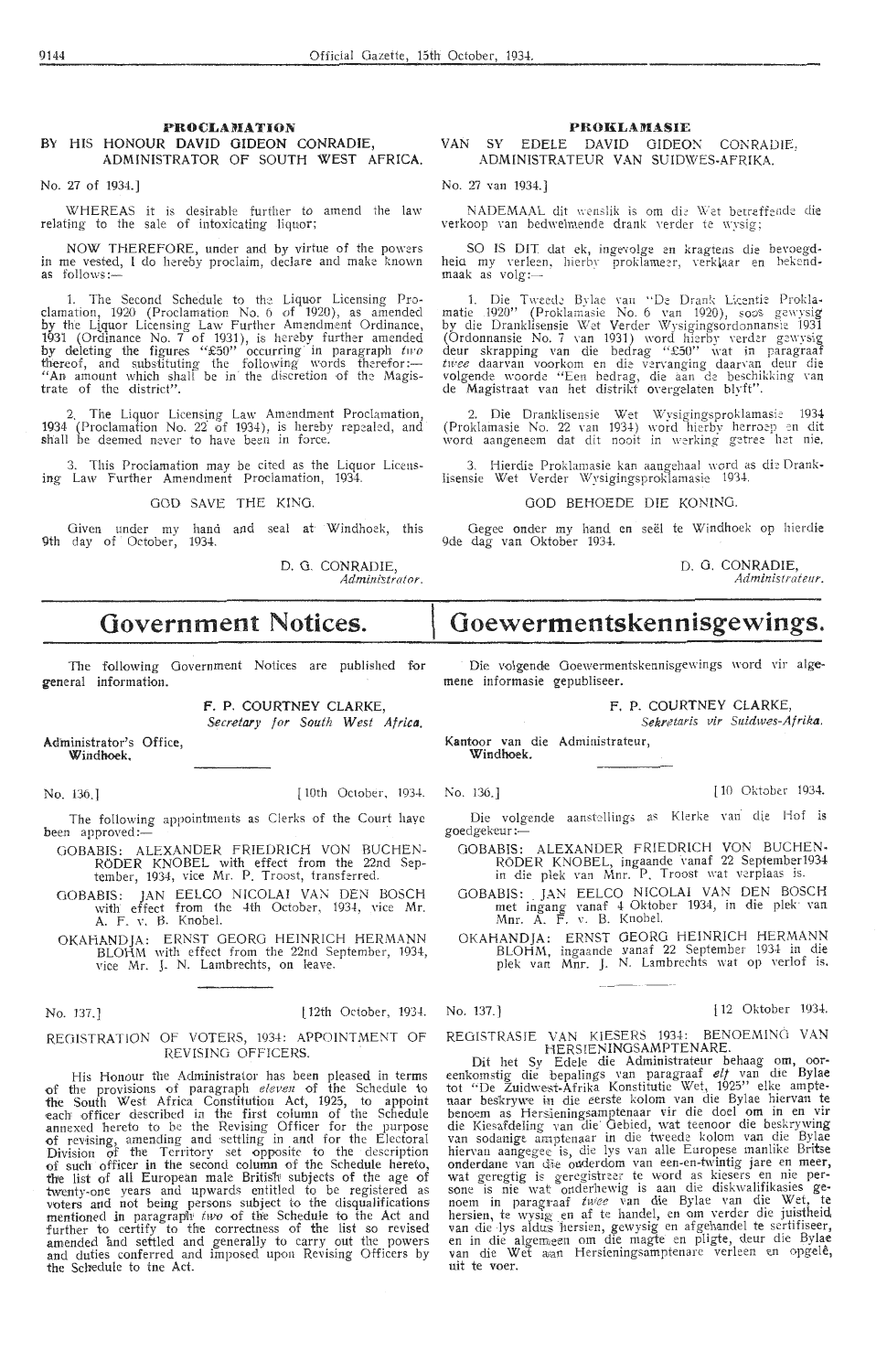| SCHEDULE.                                                                              |                                                                              | BYLAE.                                                                                     |                                                                  |  |  |  |
|----------------------------------------------------------------------------------------|------------------------------------------------------------------------------|--------------------------------------------------------------------------------------------|------------------------------------------------------------------|--|--|--|
| Description and Address of Revising<br>Officers.                                       | Electoral Division<br>for which Revising<br>C'fficer is appointed<br>to act. | Beskrywing en Adres van<br>Hersieningsamptenaar.                                           | Kiesafdeling<br>waarvoor Her-<br>sieningsamptenaar<br>benoem is. |  |  |  |
| The Magistrate, Mariental, or any<br>officer lawfully acting as Magistrate             | Gibeon.                                                                      | Die Magistraat, Mariental, of enige<br>amptenaar wat wettiglik as Magi-<br>straat ageer    | Gibeon.                                                          |  |  |  |
| The Magistrate, Gobabis, or any<br>officer lawfully acting as Magistrate               | Gobabis.                                                                     | Die Magistraat, Gobabis, of enige<br>amptenaar wat wettiglik as Magi-<br>straat ageer      | Gobabis                                                          |  |  |  |
| The Magistrate, Grootfontein, or any<br>officer lawfully acting as Magistrate          | Grootfontein.                                                                | Die Magistraat, Grootfontein, of enige<br>amptenaar wat wettiglik as Magi-<br>straat ageer | Grootfontein,                                                    |  |  |  |
| The Magistrate, Keetmanshoop,<br>or<br>any officer lawfully acting<br>as<br>Magistrate | Keetmanshoop.                                                                | Die Magistraat, Keetmanshoop, of<br>enige amptenaar wat wettiglik as<br>Magistraat ageer   | Keetmanshoop                                                     |  |  |  |
| The Magistrate, Luderitz, or<br>any<br>officer lawfully acting as Magistrate           | Luderitz.                                                                    | Die Magistraat, Luderitz, of enige<br>amptenaar wat wettiglik as Magi-<br>straat ageer     | Luderitz.                                                        |  |  |  |
| The Magistrate, Okahandja, or any<br>officer lawfully acting as Magistrate             | Okahandja.                                                                   | Die Magistraat, Okahandja, of enige<br>amptenaar wat wettiglik as Magi-<br>straat ageer    | Okahandja.                                                       |  |  |  |
| The Magistrate, Otjiwarongo, or any<br>officer lawfully acting as Magistrate           | Otjiwarongo.                                                                 | Die Magistraat, Otjiwarongo, of enige<br>amptenaar wat wettiglik as Magi-<br>straat ageer  | Otiiwarongo.                                                     |  |  |  |
| The Magistrate, Mariental, or any<br>officer lawfully acting as Magistrate             | Stampriet.                                                                   | Die Magistraat, Mariental, of enige<br>amptenaar wat wettiglik as Magi-<br>straat ageer    | Stampriet.                                                       |  |  |  |
| The Magistrate, Swakopmund, or any<br>officer lawfully acting as Magistrate            | Swakopmund.                                                                  | Die Magistraat, Swakopmund,<br>оf<br>enige amptenaar wat wettiglik as<br>Magistraat ageer  | Swakopmund.                                                      |  |  |  |
| The Magistrate, Warmbad, or any<br>officer lawfully acting as Magistrate               | Warmbad.                                                                     | Die Magistraat, Warmbad, of enige<br>amptenaar wat wettiglik as Magi-<br>straat ageer      | Warmbad.                                                         |  |  |  |
| The Magistrate, Windhoek, or any<br>officer lawfully acting as Magistrate              | Windhoek District.                                                           | Die Magistraat, Windhoek, of enige<br>amptenaar wat wettiglik as Magi-<br>straat ageer     | Windhoek Distrik.                                                |  |  |  |
| The Magistrate, Windhoek, or any<br>officer lawfully acting as Magistrate              | Windhoek Central.                                                            | Die Magistraat, Windhoek, of enige<br>amptenaar wat wettiglik as Magi-<br>straat ageer     | Windhoek Sentraal.                                               |  |  |  |
|                                                                                        |                                                                              |                                                                                            |                                                                  |  |  |  |

No. 138.] [ 12th October, 1934. No. 138.] [ 12 Oktober 1934.

The Administrator has been pleased, in terms of Section 9 (1) of the Special Justices of the Peace Proclamation, 1921, to appoint the following officers to be Special Justices of the Peace for the areas set opposite their respective names, with effect from the dates specified:-

| Name.                            | Area.                            | Date.                         |
|----------------------------------|----------------------------------|-------------------------------|
| S. C. Allen                      | The whole Territory              | 2.10.34.                      |
| $\mathsf{L}$ . E. N. v. d. Bosch | District of Gobabis              | 4.10.34.                      |
| S. W. de Villiers                | Electoral Division<br>of Gobabis | From 15.10.34 to<br>31.10.34. |

No. 139.] [12th October, 1934. No. 139.] [12 Oktober 1934.

### RESERVE BOARD: OVITOTO NATIVE RESERVE.

The Administrator has been pleased, in terms of Section *four* of the Native Reserve Trust Funds Administration Proclamation, No. 9 of 1924, to appoint the following persons as members of the Reserve Board for the Ovitoto Native Reserve in the district of Okahandja:-

The Magistrate, Okahandja (ex officio Chairman). Goddard Tjamaha, Headman. Solomon Tjiundje Fritz Katjeraira Saui Karure Timotheus Kanguinja Members.

31.10.34.

Die hele Gebied 2.10.34.

Dit het die Administrateur behaag om, ingevolge artikel 9 (1) van die Spesiale Vrederegters Proklamasie 1921, die volgende beamptes aan te stel as Spesiale Vrederegters vir die gebiede wat teenoor hulle name vermeld word, met ingang vanaf die vermelde datums:-

*Naam.* Oebfod. *Datum.* 

J. E. N. v. d. Bosch Distrik Gobabis 4.10.34. S. W. de Villiers Kiesafdeling Gobabis Vanaf 15.10.34 tot

#### RESERVAATKOMMISSIE: NATURELLERESERVAAT OVITOTO

Dit het die Administrateur behaag om ingevolge artikel vier van die Naturellereservate Trustfonds Administrasie Proklamasie No. 9 van 1924 die volgende persone aan te stel as lede van die Reservaat-Kommissie vir die Naturellereser-<br>vaat Ovitoto in die distrik Okahandja :---

Die Magistraat, Okahandja *(ex officio* Voorsitter). Goddard Tjamaha, Hoofman.

Solomon Tjiundje Fritz Katjeraira Saul Karure Timotheus Kanguinja l Lede.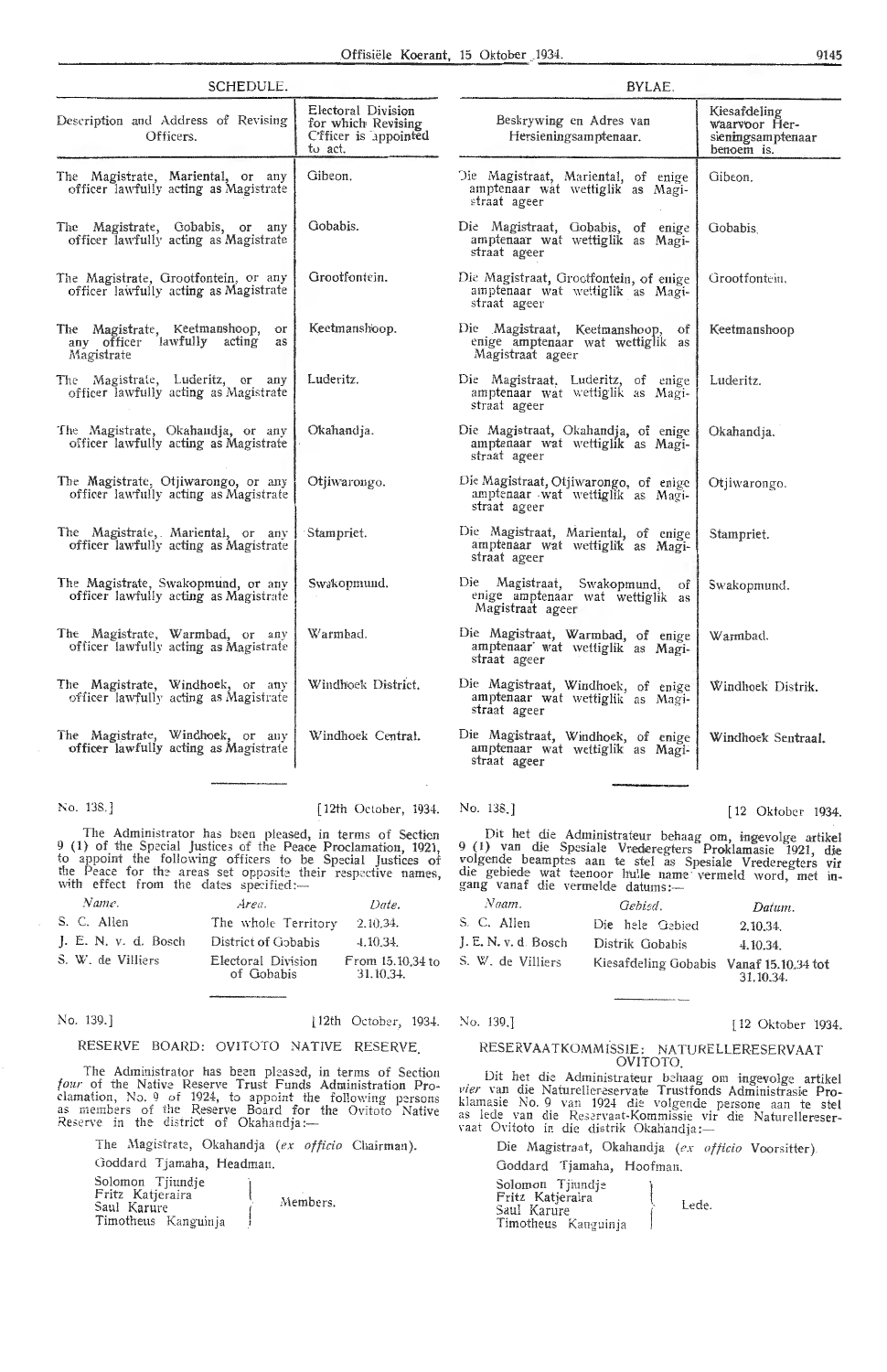The Administrator has been pleased to approve of the Dit het die Administrateur behaag om die volgende goed following:— The Administrator has been pleased to approve of the

APPOINTMENT OF COMMISSIONER

OF OATHS. *Area of jurisdiction.*  Louis. Rautenbach District of Okahandja.

No. 140.] [15th October, 1934. No. 140.] [ 15 Oktober 1934.

KOMMISSARIS VAN EDE: BENOEMING VAN. *Regsmagsgebied.*  Louis Rautenbach Distrik Okahandja.

# **General Notices.**

(No. 55 of 1934.)

Notice is hereby given in accordance with Section 199 of the Companies Ordinance No. 19 of 1928 that at the extpiration of three months from the date hereof the name of the undermentioned Company will, unless cause is shown to the contrary, be struck off the REGISTER, and that the Company will be dissolved.

> . **P. S. LAMBRECHTS,**  *Registrar of Companies.*

Companies Registration Office, Windhoek, 10th October, 1934.

No. Name of Company. Naam van Maatskappy.

108 Oorob Mining Company (Proprietary) Limited

#### (No. 56 of 1934.)

The following is published for general information: $-$ 

LIST OF FARMS UNDER QUARANTINE AS AT 10TH OCTOBER, 1934.

**.ANTHRAX:** 

GIBEON: Witstruis 189, Boesmansdrink 191, Morgenson 118, The Dunes 206.

GOBABIS: Springvale 337, Okatjeri 181, Gruenental, Goreb, Mundt's Farm. OTJIWARONGO: Doornwald 2, Padberg 323.

OKAHANDJA: Omupanda 130.

BLACKQUARTER:

WINDHOEK: Okariro (portion of Neuheusis).

GOBABIS: Town Lands, Okakwara, Welkom, Otjiarua II, Freiheit, Chab, Gunichas West, Okatjikopo, Elandsdraai. Yvonne, Okasondava, Ottawa, Apex, Aandster, Hartzburg, Valerie, Springvale, Elandsberg, · Ripon.

OMARURU: Omaue 29.

KEETMANSHOOP: Town Commonage.

- OTJIWARONOO: Padberg 323, Kamapu 30, Ombona 89, Ombojomakuru, Jakadonga, Graslaagte, Amabanda, Otjipaue 112, Waterberg Reserve, Omupanda, Otjikarurume 213.
- OKAHANDJA: Ovikokorero 152, Vooruitgaan 88, Zwerveling Ql, Eleksie 93, Walfriede 50, Ombakatjowinde 80, Oserikari 54, Town Commonage.

FOOT AND MOUTH DISEASE.

GOBABIS: Valerie 291, Usagai 367.

DOURINE.

OMARURU: Otjohorongo Reserve.

OTJIWARONGO: Lehmputs.

### **M. M.** NESER,

Senior Veterinary Officer.

**Windhoek,**  10th October, 1934. **Algemene Kennisgewings.** 

### (No. 55 van 1934.)

Ooreenkomstig die bepalings van Artikel 199 van die Maatskappye Ordonnansie No. 19 van 1928, word hiermee kennis gegee dat na verloop van drie maande vanaf datum hiervan die naam van die hierondervermelde Maatskappy van<br>die REGISTER geskrap en die Maatskappy ontbind sal word tensy gegronde redes daarteen aangetoon word.

**P. S. LAMBRECHTS,** 

*Regisirat-eur van Maatskappye.* 

Registrasiekantoor van Maatskappye, Windhoek, 10 Oktober 1934.

> Date of Registration. Datum van Registrasie.

> > 25 . 9 . 1930

(No. 56 van 1934.)

Die volgende word vir algemene informasie gepubliseer:-

LYS VAN PLASE ONDER KWARANTYN OP

10 OKTOBER 1934.

MILTSIEKTE:

GIBEON: Witstruis 189, Boesmansdrink 191, Morgenson 118, The Dunes 206.

GOBABIS: Springvale 337, Okatjeri 131, Gruenental, Goreb, Mundt's Farm.

OT JIWARONGO: Doornwald 2, Padberg 323.

OKAHANDJA: Omupanda 130.

#### SPONSSIEKTE:

WINDHOEK: Okariro (gedeelte van Neuheusis).

OOBABIS: Dorpsgronde, Okakwara Welkom, Otjiarua II, Freiheit, Chab, Ounichas West, Okatjikopo, Elandsdraai. Yvonne, Okasondava, Ottawa, Apex, Aandster, Hartzburg, Valerie, Springvale, Elandsberg, Ripon.

OMARURU: Omaue 29.

KEETMANSHOOP: Gemeenteweide.

- OTJIWARONOO: Padberg 323, Kamapu 30, Ombona 89, Ombojomakuru, Jakadonga, Oraslaagte, Amabanda, Otjipaue 112, Waterberg Reservaat, Omupanda, Otjikarurume 213.
- OKAHANDJA: Ovikokorero 152, Vooruitgaan 88, Zwerveling 91, El-eksie 93, Walfriede 50, Ombakatjowinde 80, Oserikari 54, Gemeenteweide.

#### MOND- EN KLOUSEER.

GOBABIS: Valerie 291. Usagai 367.

AANSTEEKLIKE MISGEBOORTE.

OMARURU: Otjohorongo Reservaat.

OT JIWARONGO: Lehmputs.

M. M. NESER,

Hoofveearts.

Windhoek, 10 Oktober 1934.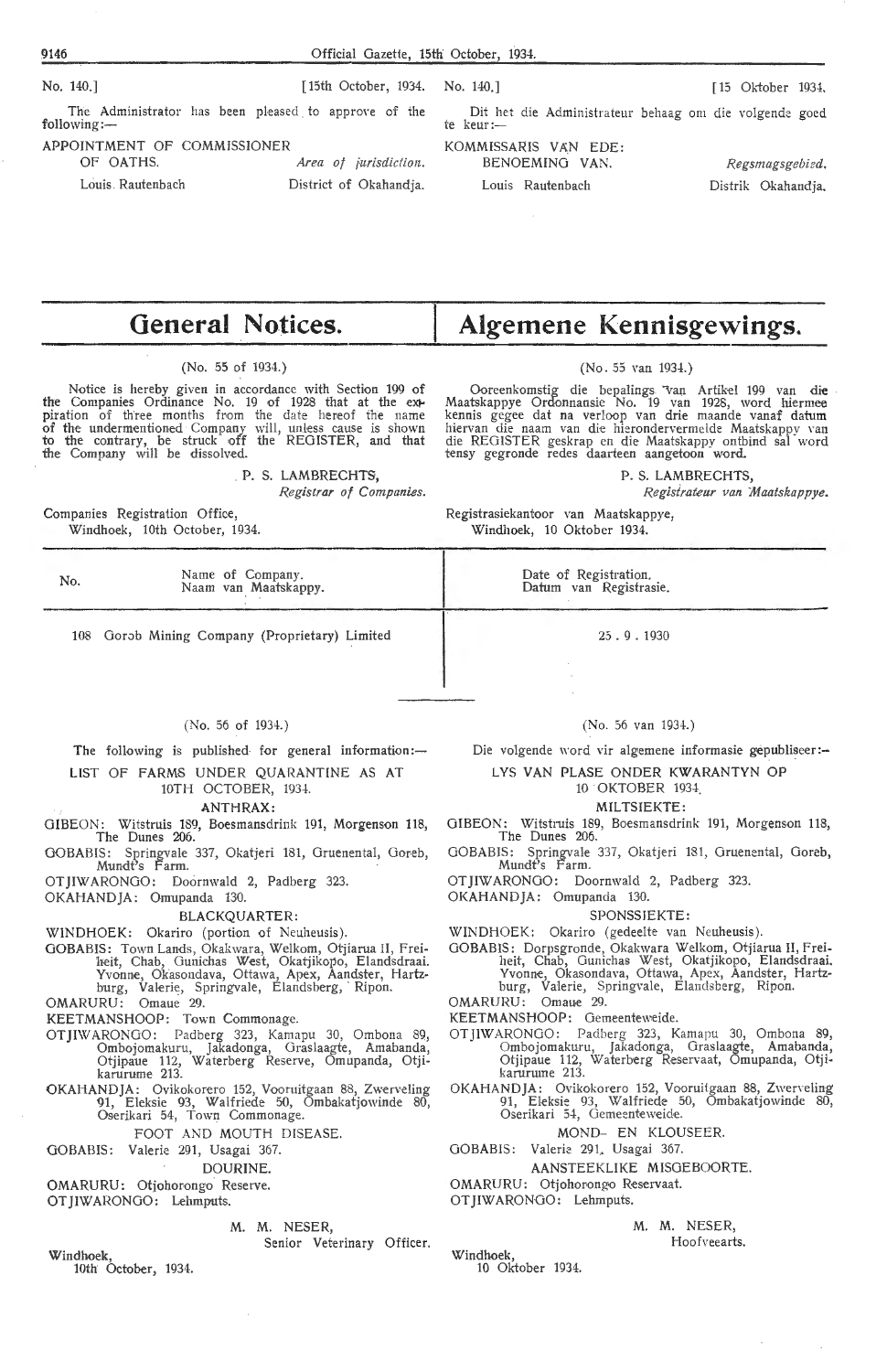# Advertisements. Advertensies.

#### ADVERTISING IN THE *OFFICIAL GAZETTE* OF SOUTH WEST AFRICA.

1. The *Official Gazette* will be published on the 1st and 15th day of each month; in the event of either of those days falling on a Sunday or Public Holiday, the *Gazette* **will be** published on the next succeeding working day.

2. Advertisements for insertion in the *Gazette* must be delivered at the office of the Secretary for South West **Africa**  (Room 46, Government Buildings, Windhoek) in the languages in which they are to be published, not later than 4.30 p.m.<br>on the *ninth* day before the date of publication of the *Gazette* in which they are to be inserted.

3. Advertisements will be inserted in the *Gazette* after the official matter or in a supplement to the *Gazette* at the discretion of the Secretary.

4. Advertisements will be published in the *Official Oqzette* in the English, Dutch or German languages; the necessary translations must be furnished by the advertiser **or** his agent. It should be borne in mind however, that **ihe** German version of the *Gautte* is a translation only and not the authorised issue.

5. Only legal advertisements are accepted for publication in the *Official Gazette*, and are subject to the approval of the Secretary for South West Africa, who can refuse to accept or decline further publication of any advertisement.

6. Advertisements should as far as possible be typewritten. Manuscript of advertisements should be written on one side of the paper only, and all proper names plainly inscribed; in the event of any name being incorrectly printed as a result of indistinct writing, the advertisement can only be republished on payment of the cost of another insertion.

7. The Subscription for the *Official Gazette* is 20/- per annum, post free in this Territory and the Union of South Africa obtainable from Messrs. John Meinert Ltd., Box 56, Windhoek. Postage must be prepaid by Overseas subscribers.<br>Single copies of the *Gazette* may be obtained either from Messrs. John Meinert Ltd., Box 56, Windhoek, or from the Secretary for South West Africa at the price of 1/- per copy.

The charge for the insertion of advertisements other than the notices mentioned in the succeeding paragraph is at the rate of 7/6 per inch single column and 15/- per inch double column, repeats half price. (Fractions of an inch to be reckoned an inch.

9. Notices to Creditors and Debtors in the estates of  $dece$  -deceased persons and notices of executors concerning liquidation accounts lying for inspection, are published in schedule<br>form at 12/- per estate.

10. No advertisement will be inserted unless the charge is prepaid. Cheques, drafts, postal orders or money orders must be made payable to the Secretary for South West **Africa.** .

NOTICE<br>is hereby given in terms of Bye-Law 7 of Proclamation No. 32 of 1921, that a special Meeting of the LAW SOCIETY Of SOUTH WEST AFRICA, will be held at the office of Messrs. Lorentz 8: Bone, Kaiser Street, Windhoek, on Thursday, the 8th November, 1934, at 5 p.m. to consider the question of increasing the annual member's subscription.

> M. A. *ISAACSON* Hon. Secretary.

#### ADVERTEER IN DIE OFF/SI *ELE* KOERANT VAN SUIDWES-AFRIKA.

1. Die *Offisiele Koerant* sal op die lste en 15de van elke maand verskyn; ingeval een van hierdie dae op **'o** Sondag of Publieke Feesdag val, dan verskyn die *Offisielt Koerant* op die eersvolgende werkdag.

2. Advertensies wat in die Offisiële Koerant geplaas. moet word, moet in die taal waarin hulle sal verskyn inge-<br>handig word aan die kantoor van die Sekretaris vir Suidwes-Afrika (Kamer 46, Regerings-Geboue, Windhoek), nie later as 4.30 n.m. op die neënde dag voor die datum van ver-<br>skyning van die *Offisiële Koerant* waarin die advertensies moet geplaas word nie.

3. Advertensies word in die Offisiële Koerant geplaas agter die offisiële gedeelte, of in 'n ekstra blad van die Koerant, soos die Sekretaris mag goedvind.

4. Advertensies word in die *Offisiële Koerant* gepubli-<br>seer in die Engelse, Afrikaanse en Duitse tale; die nodige vertalinge moet deur die adverteerder of sy agent gelewer **word.** Dit moet onthou word dat die Duitse teks van **die**  *Of fisiele Koerant* slegs 'n vertaling is, en nie die geoutoriseerde uitgawe is nie.

5. Slegs wetsadvertensies word aangeneem vir publikasie in die *Oftisiele Koerant,* en hulle is onderworpe aan die goedkeuring van die Sekretaris vir Suidwes-Afrika, **wat**  die aanneming of verdere publikasie van 'n advertensie mag **weier.** 

6. Advertensies moet sover as moontlik op die masjien geskryf wees. Die manuskrip van advertensies moet slegs op een kant van die papier geskryf word, en alle name moet duidelik wees; ingeval 'n naam ingcvolge onduidelike hand- skrif foutief gedruk word, dan kan die advertensies slegs dan weer gedruk word as die koste van 'n nuwe opneming betaal word.

7. Die jaarlikse intekengeld vir die Offisiële Koerant is 20/-, posvry in hierdie Oebied en die Unie van Suid-Afrika, verkrygbaar van die here John Meinert, Bpk., Posbus 56, Windhoek. Posgeld moet vooruit betaal word deur oorseese intekenaars. Enkele eksemplare van die *Offisiële Koerant* is verkrygbaar of van die here John Meinert, Bpk., Posbus 5b, Windhoek, of van die Sekretaris vir Suidwes-Afrika teen die prys van 1/- per eksemplaar.

8. Die koste vir die opname van advertensies, behalwe die kennisgewings, wat in die volgende paragraaf genoem is, is teen die tarief van 7 /6 per duim enkel kolom, en **15/** per duim dubbel kolom, herhalings teen half prys. (Oedeel-tes van 'n duim moet as 'n voile duim bereken word).

9. Kennisgewings aan krediteure en debiteure in die boedels van oorlede persone, en kennisgewings van eksekuteurs betreffende likwidasie-rekenings, wat vir inspeksie lê, word in skedule-vorm gepubliseer teen 12/- per boedel.

1 0. Geen advertensie sal geplaas word nie, tensy **die**  koste vooruit betaal is. Tjeks, wissels, pos- of geldorders moet betaalbaar gemaak word aan die Sekretaris vir Suidwes-**Afrika.** 

#### NOTICE

is hereby given that fourteen days after publication hereof application will be made to the Magistrate of Okahandja for the transfer of the General Dealer's Licence on Erf No, 79, Okahandja, from BRUNO LILLEIKE to WILLI LEBRECHT ALBRECHT.

*B. LILLEIKE.* 

Okahandja, October, 1934.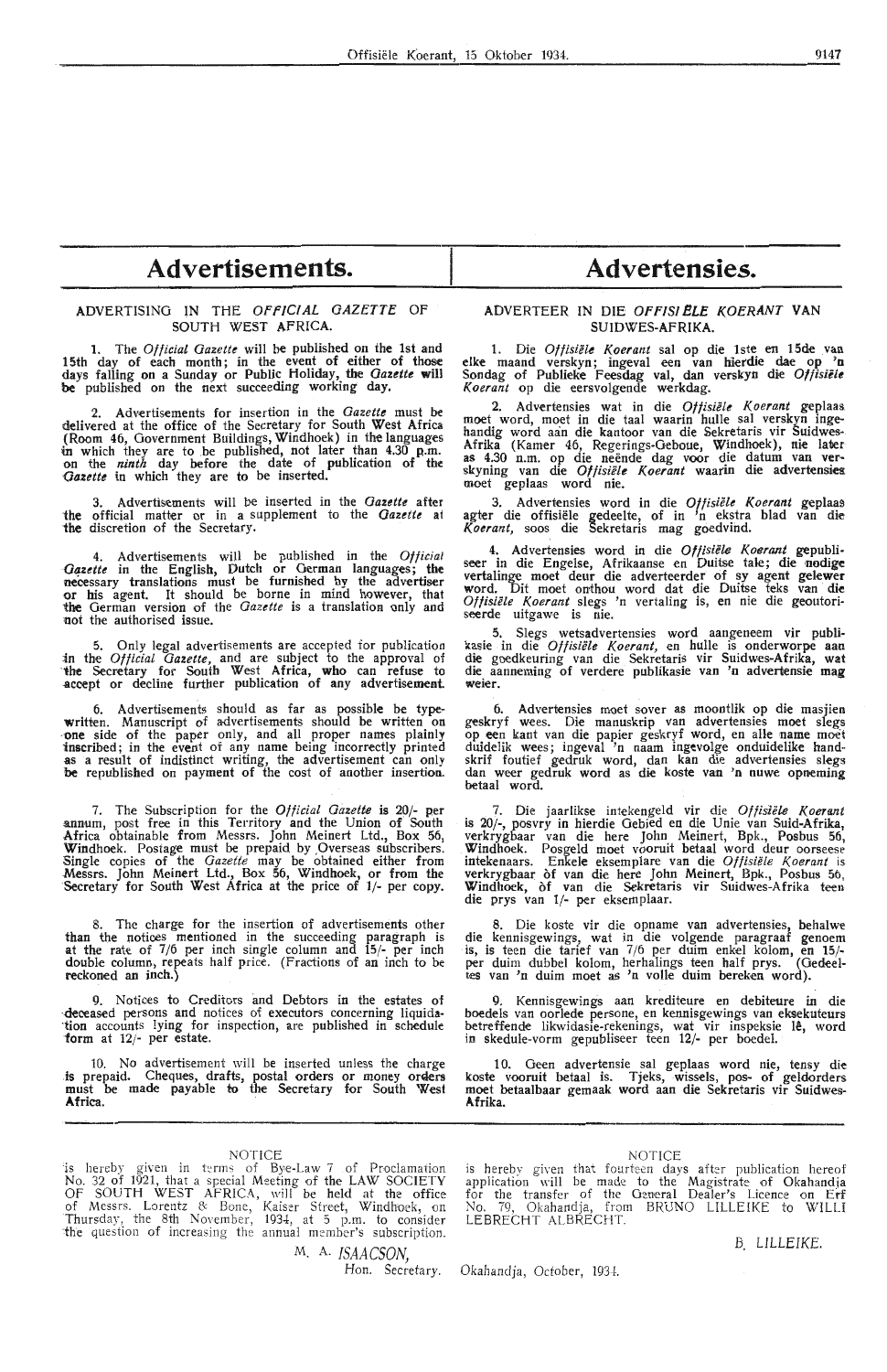NOTICES OF TRUSTEES AND ASSIGNEES. Pursuant to Section *ninety-nine,* Sub-section {2), of the Insolvency Act, 1916, as applied to South West Africa.

The liquidation accounts and plans of distribution or/and contribution in the Assigned or Sequestrated Estates mentioned in the subjoined Schedule having been confirmed on the dates therein mentioned, notice is hereby given that<br>a dividend is in course of payment or/and a contribution in course of collection in the said Estates as t.et forth, and that every creditor liable to contribute is required to pay the trustee or assignee the amount for **which**  he is liable at the address mentioned in the Schedule.

KENNISGEWING VAN KURATORS EN BOEDELBEREDDERAARS. Ingevolge artiekel *neën-en-neëntig*, onderartiekel ( 2) van die Insolvensiewet 1916, soos op Suidwes-Afrika toegepas.

Aaagesien die likwidasierekenings en state van distribusie of/en kontribusie in die afgestane of gesekwestreerde boedels vermeld in die onderstaande Bylae op die daarin genoemde datums bekragtig is, word **hiermee** kennis gegee dat 'n diwident uitgekeer of/en 'n kontribusie in vermelde boedels ingevorder. sal word, soos uiteengesit in **die**  Bylae, en dat elke kontribusiepligtige skuldeiser die deur horn verskuldigde bedrag aan die kurator of boedelberedderaar by die adres in die Bylae genoem, moet betaal. Form No. 7. / Formulier No. 7. SCHEDULE - BYLAE.

| No. of<br>Estate<br>No. van.<br>Boedel | Name and Description<br>of Estate<br>Naam en Beskrywing<br>van Boedel         | Account<br>Confirmed<br>$D$ atum | Date when Whether a Dividend is<br>being paid or Contri-<br>bution being collected,<br>or both<br>waarop Re-J Of 'n diwident uitgekeer<br>kening be- word of 'n kontribusie<br>kragtig is lingevorder word of beide | Name of Trustee or<br>Assignee<br>Naam van Kurator of<br>Boedelberedderaar | Full Address of Trustee<br>or Assignee<br>Volledige Adres van<br>Kurator of<br>Boedelberedderaar |
|----------------------------------------|-------------------------------------------------------------------------------|----------------------------------|---------------------------------------------------------------------------------------------------------------------------------------------------------------------------------------------------------------------|----------------------------------------------------------------------------|--------------------------------------------------------------------------------------------------|
| 272                                    | Insolvent Estate<br>Erich Bachrodt                                            | 26.9.34                          | Contribution                                                                                                                                                                                                        | H. F. Hanna                                                                | c/o H. Borchers,<br>Box 497, Windhoek                                                            |
| 381                                    | Wilhelm Triebner, a Seed<br>Merchant and Gardener<br>of Windhoek              | 27.9.34                          | Dividend is being paid                                                                                                                                                                                              | E. Worms                                                                   | Box 18, Windhoek                                                                                 |
| 407                                    | Insolvent Estate of Paul<br>Wilhelm Machts, black-<br>smith of Klein Windhoek | 28/9.34                          | Dividend is being paid<br>to secured creditors<br>only                                                                                                                                                              | A. Neuhaus                                                                 | Box 156.<br>Windhoek                                                                             |

NOTICES Of TRUSTEES AND ASSIGNEES. Pursuant to Section *ninety-six,* Sub-section (2), of the lasolvency **Act,.**  1916, as applied to South West Africa.

Notice is hereby given that the liquidation accounts and plans of distribution or/and contribution in the Estate• mentioned in the subjoined Schedule will lie open at the offices therein mentioned for a period of fourteen days, or such longer period as is therein stated, from the date mentioned in the Scheduie or from the date of publication hereof, whichever may be later, for inspection by creditors.

KENNISOEWINO VAN KURATORS EN BOEDELBEREDDERAARS. Ingevolge Artiekel *ses-en-neentig,* Onderartiekel (2) van die Insolvensiewet 1916, soos op Suidwes-Afrika toegepas.

Kennis word hiermee gegee, dat die likwidasiere kenings en state van distribusie of/en kontribusie in die boedels, vermeld in' aangehegte Bylae, vir inspeksie deur skuldeisers in die vermelde kantore, gedurende, 'n tyd• perk van veertien dae of soveel langer, soos daarin vermeld, vanaf die datum, in die Bylae vermeld, of vanaf die datum van publikasie hiervan, watter datum die laaste mag wees, sal le.

|  | Form No. 6.   Formulier No. 6. |  | SCHEDULE - BYLAE |  |  |
|--|--------------------------------|--|------------------|--|--|
|  |                                |  |                  |  |  |

| No. of<br>Estate<br>No. van | Name and Description of Estate<br>Naam en Beskrywing van Boedel | Description of Account<br>Beskrywing van                     | Offices at which Account<br>will lie open<br>Kantore waar Rekening vir<br>inspeksie sal lê | Date from which<br>Account will lie<br>open<br>Datum vanaf wan-<br>neer Rekening vir<br>inspeksie sal lê |             |
|-----------------------------|-----------------------------------------------------------------|--------------------------------------------------------------|--------------------------------------------------------------------------------------------|----------------------------------------------------------------------------------------------------------|-------------|
| Boedel.                     |                                                                 | Rekening                                                     | Master<br>Meester                                                                          | Magistrate<br>Magistraat                                                                                 | From<br>Van |
| 380                         | Insolvent Estate of<br>Petrus Benjamin Wiese                    | First and Final Liquid.,<br>Distrib. and Contrib.<br>Account | Windhoek                                                                                   | Grootfontein                                                                                             | 16.10.1934  |

#### NOTICE.

Application having been made by HAYMAN CHARNEY for the issue and registration of a Certificate of Registered Title in respect of Erf 111, (formerly Parzelle 87/59, Sheet  $4$ of the General Plan), situate in the Municipality of Luderitz, in the District of Luderitz, measuring Five (5) Ares and Thirty-eight (38) Square Metres, originally held by the Firm<br>F. A. E. Luderitz, by virtue of Concessions dated 1st May, 1883, and 25th August, 1883, and granted to the said firm by certain native Chief, Joseph Fredricks, of Bethan:e, and now held bv HAYMAN CHARNEY bv virtue of Deed of Sale dated 5/12th January, 1914, made between the Deutsche Kolonial Gesellschaft fuer Sued West-Afrika and the said HAYMAN CHARNEY, all persons claiming to have any right or title in or over the said land are hereby required

to notify me in writing of such claim within three months from the date of publication of this notice.

Should any objection be taken it shall be the duty of the person objecting in the absence of any agreement between · the parties, to apply to the High Court of South West Africa, within a period of one month from the date on which the objection is lodged for an Order restraining the issue of the Certificate in question, failing which such Certificate will be issued.

> P. S. LAMBRECHTS, Registrar of Deeds-

Deeds Registry,

Windhoek, 29th September, 1934.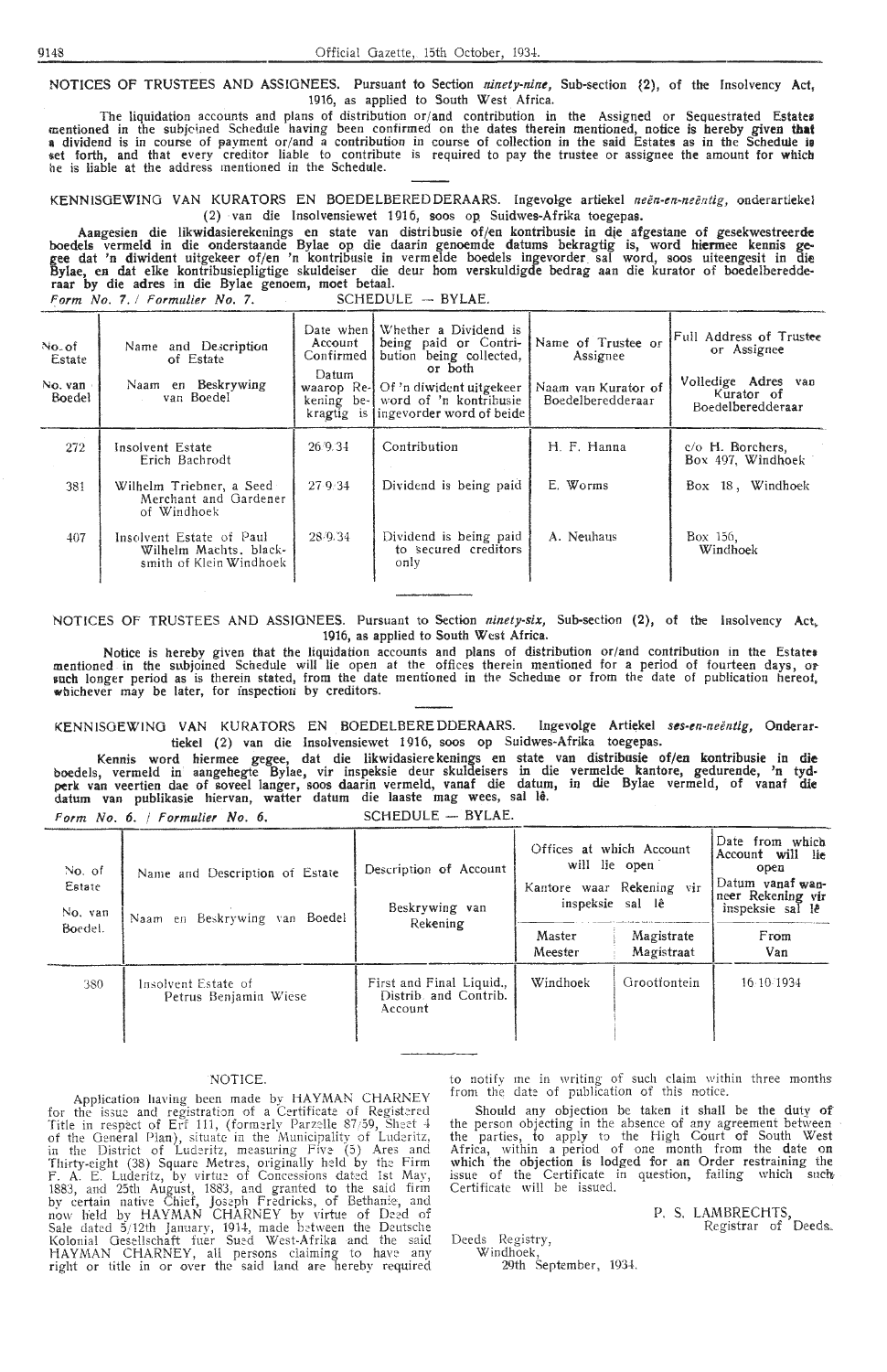NOTICES Of TRUSTEES AND ASSIGNEES. Pursuant to Section *ninety-four* of the Insolvency Act, 1916, as applied to South West Africa.

Notice is hereby given that fourteen days after the date hereof it is the intention of the Trustees or Assignees<br>of the Sequestrated or Assigned Estates mentioned in the subjoined Schedule to apply to the Master of the Hig for an extension of time, as specified in the Schedule, within which to lodge a liquidation account and plan of distribution or/and contribution.

KENNISGEWING VAN KURATORS EN BOEDELBEREDDERAARS. Ingevolge Artiekel *vier-en-neëntig* van die In-<br>solvensie-Wet, 1916, soos toegepas op Suidwes-Afrika.

Kennis word hiermee gegee, dat die Kurators of Boedelberedderaars van die gesekwestreerde of afgestane Boedels, vermeld in die hieronder volgende Bylae, voornemens is, om veertien dae na datum hiervan die Meester van die<br>Hooggeregshof te versoek om 'n verlenging van die tyd genoem in die Bylae vir die indiening van 'n likwidasierekening en plan van distribusie of/en kontribusie. · **Form.** *No. 5. / Formulier No. 5.* **12.**  SCHEDULE - BYLAE.

Name of Trustee Date of Trustee or Date when<br>or Assignee's Appoint-<br>ment. Account Due No. of Name & Description or Assignee Assignee's Appoint-<br>
Estate of Estate of Estate Ment. Passignee's Appoint-<br> **Estate** Deturn weaponed. Naam van Kurator Datum van Aan-<br>
of Boedelstelling van Kurators Rekening inge- Tydperk van Verlenging made. No. van Naam en Beskrywing of Boedel-<br>Boedel van Boedel- beredderaar No. van Naam en Beskrywing of Boedel- stelling van Kurators Rekening inge- Tydperk van Verlenging made.<br>Boedel van Boedel beredderaar Boedelberedderaars. dien moet word benodig.  $379$  Abraham Finkelstein, Erich Worms 23/11/32 9/7/34 6 months Master Master Windhoek 432 | Assigned Estate of Mathilda Golding, A. Neuhaus  $\begin{array}{|c|c|c|c|c|c|c|c|} \hline \text{A} & \text{N} & \text{A} & \text{A} & \text{A} & \text{A} & \text{A} & \text{A} & \text{A} & \text{A} & \text{A} \\ \hline \end{array}$ born Greenberg,<br>public trader of Klein Windhoek

NOTlCES OF TRUSTEES AND ASSIGNEES. Pursuant to Sections *forty* and *forty-one* of the Insolvency Act, **1916,**  as applied to South West Africa.

Notice is hereby given that a meeting of creditors will be held in the Sequestrated or Assigned Estates mentioned fo the subjoined Schedule on the dates, at the times and places, and for the purposes therein set forth. Meetings in Windhoek will be held before the Master; elsewhere they will be held before the Magistrate.

KENNISGEWINOS VAN KURATORS EN BOEDELBEREDDERAARS. · Ingevolge artiekels *veertig* en *een-en-veertif*  van die lnsolvensiewet 1916, soos op Suidwes-Afrika toegepas.

Hiermee word kennis gegee dat 'n byeenkoms van skuldeisers in die gesekwestreerde of afgestane Boedels, vermeld in die onderstaande Bylae op die datums, tye en plekke en vir die doeleindes daarin vermeld, gehou sal word.<br>I

Form No. 4. */ Formulier No. 4.* BYLAE - SCHEDULE.

| No. of<br>Estate         | Whether<br>Name and Description<br>Assigned or<br>of Estate<br>Sequestrated |                                               | Day, Date and Hour of Meeting<br>Dag, Datum en Uur van<br><b>B</b> yeenkoms |               |              | l Place of Meetingl<br>Plek van | Object of Meeting                                   |  |
|--------------------------|-----------------------------------------------------------------------------|-----------------------------------------------|-----------------------------------------------------------------------------|---------------|--------------|---------------------------------|-----------------------------------------------------|--|
| No. yan<br><b>Boedel</b> | Naam en Beskrywing<br>van Boedel                                            | Of Boedel<br>Gesekwestreer<br>of Afgestaan is | Day/Dag                                                                     | Date<br>Datum | Hour<br>Uur  | <b>Byeenkoms</b>                | Doel van Byeenkoms                                  |  |
| 330                      | Abe Silber, a cattle<br>speculator of Windhoek                              | Sequestrated                                  | Saturday                                                                    | 27/10/34      | $9a$ , $m$ . | Windhoek                        | For the proof of further<br>claims                  |  |
| $-427$                   | Assigned Estate Max<br>Offen, trading as<br>M. Offen & Co.                  | Assigned                                      | Saturday                                                                    | 27/10/34      | 10a.m.       | Luderitz                        | To prove claims and<br>consider Trustee's<br>Report |  |

#### NOTICE.

#### THE DORDABIS FARMING COMPANY LIMITED (in voluntary liquidation).

Notice is hereby given that we have applied to the Master of the High Court of S.W.A., Windhoek, for an extension of 6 month·s, calculated from the 26th October, 1934, within which to file the liquidation account in the above Estate, the reason being that the livestock cannot be disposed of for the time being on account, among other reasons, of the restrictions on livestock movements caused by the outbreak of Foot- and Mouth-Disease in this country.

Windhoek, 8th October, 1934.

# CARL LIST, D. W. F. E. BALLOT, Joint Liquidators.

#### NOTICE.

SOUTH WEST AFRICAN TRUST COMPANY LIMITED (in voluntary liquidation).

Notice is hereby given that we have applied to the Master of the High Court of S.W.A., Windhoek, for an extension of 6 months, calculated from the 26th October, 1934, wherein which to file the liquidation account in the above Estate, the reason being that the liquidation of the Dordabis Farming Co. Ltd. (in vol. liq.) which Company forms an asset of the Trust Co. cannot be completed before the abovementioned date.

Windhoek, 8th October, 1934.

CARL LIST, D. W. F. E. BALLOT, Joint Liquidators.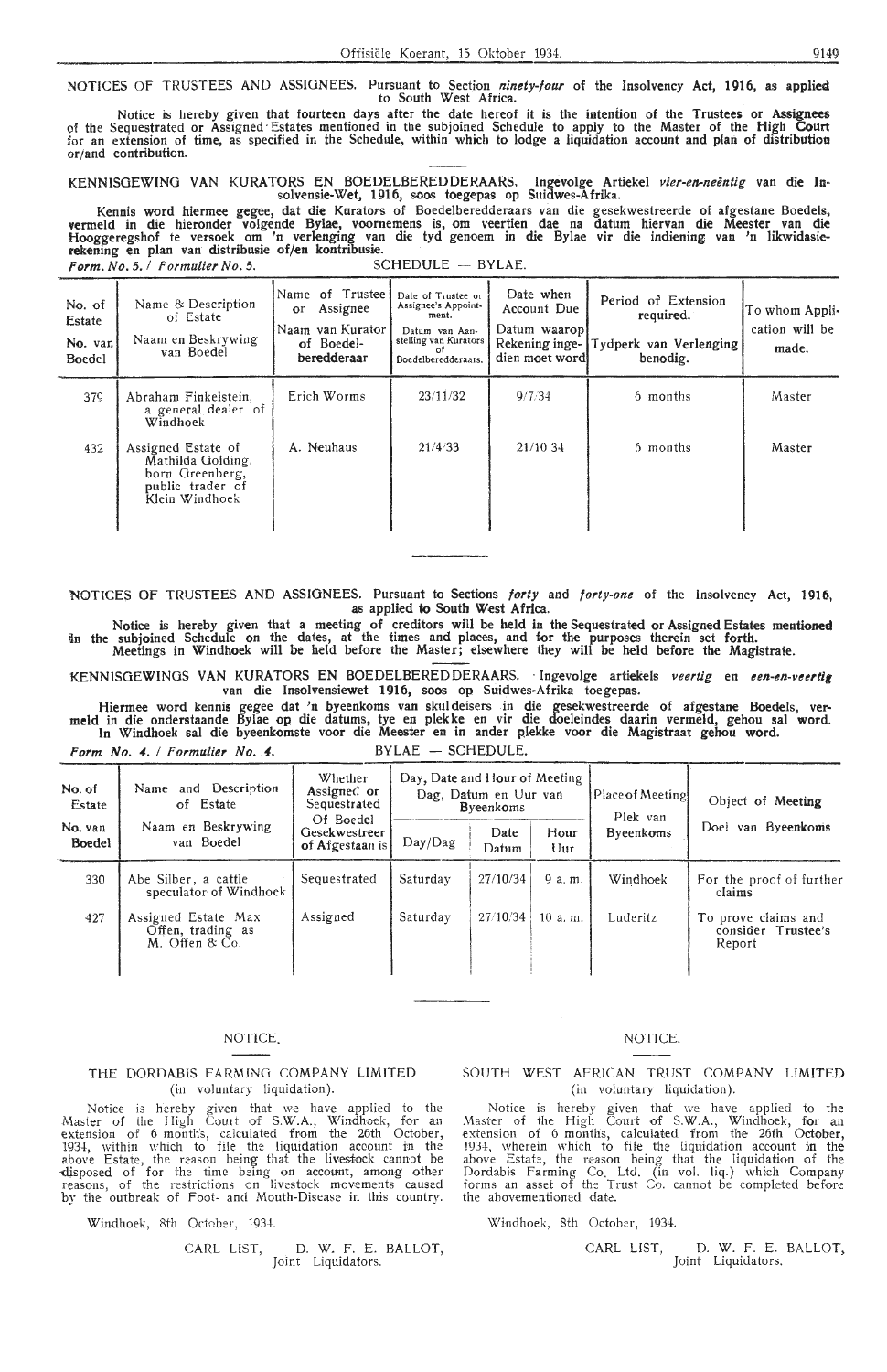NOTICE.

The consent of the Administrator having been obtained,<br>the Municipality of Swakopmund will in terms of section<br>*twenty-nine* of Proclamation No. 22 of 1920 submit the<br>**undermentioned** properties for sale by public auction

day the 23rd day of March, 1935, at 11 o'clock in the<br>forenoon at the offices of the said Municipality in Swakop-<br>mund and subject to the hereinaftermentioned conditions:

| No. | NAME OF OWNER.                               | Description of Property<br>Erf No. Parzelle Sheet |                 |    | Area<br>sq.m. | Situation of Erf                   | Grundbuch - Folio.                             |
|-----|----------------------------------------------|---------------------------------------------------|-----------------|----|---------------|------------------------------------|------------------------------------------------|
|     | Majofis, Israel                              | 355                                               | 58.29           |    | 1250          | Corner of Strand<br>Bridge Streets | and $ Vol. 2$ .<br>Folio 46. Swakopmund Stadt, |
|     | Outjoer Schlachterei-<br>Gesellschaft m.b.H. | Portion<br>104                                    | 16 <sub>1</sub> | 10 | 1348          | Berg Street                        | Vol. 1<br>Folio 8. Swakopmund Umgebung.        |
|     | Hoeft, Friedrich                             | 353                                               | 74.29           |    |               | 1500 Strand Street                 | Vol. 4.<br>Swakopmund Stadt,<br>Folio 97.      |

CONDITIONS.

(1) That the upset price in each case shall be the amount due to the Swakopmund Municipality in respect of arrear rates and taxes.

That all Government groundtaxes be paid by the purchaser.  $(2)$ 

(3) That the purchaser pays all costs of transfer, including transfer duty, stamp duty, registration fees, auctioneer's commission of  $2l_2d_0$ , etc., and costs of advertising.

Town Clerk's Office, SWAKOPMUND.

1st August, 1934.

In the Assigned Estate of MAX OFFEN, trading as M. Offen & Co. (No. 427).

The Undersigned, the Assignee in the abovementioned<br>estate, will sell by Public Auction on SATURDAY the<br>27th OCTOBER, 1934, at 12 noon at the premises of Drs.<br>Hirsekorn & Jorissen, Bismarckstrasse, Luderitz, the following property:

Certain portion J of the Town and Townlands of<br>Luderitz No. 11, measuring 50,863 square metres. Conditions of Sale.

The Purchase Price to be paid in cash. The Purchaser<br>to pay Transfer Duty, all taxes current, cost of transfer and<br>such other amounts as may be necessary to obtain transfer of the property.

The property can be inspected at any time before the<br>, and further particulars may be obtained from the sale, and undersigned.

Dr. H. HIRSEKORN, Assignee.

Luderitz,<br>5th October, 1934.

Address:-

A. BARRY (PTY.) LTD. IN VOL. LIQUIDATION.

Notice is hereby given that 14 days from the date<br>hereof application will be made to the Master of the High<br>Court of South West Africa for an extension of time within which to lodge the second account, for a period of 12 months reckoned as from 29th March, 1934.

Windhoek, 15th October, 1934.

E. WORMS

The Trust & Estate Co. (Pty.) Ltd.,<br>P.O. Box 18, Windhoek.

Liquidator.

## NOTICE.

MUNICIPALITY OF SWAKOPMUND.

M. CORDES,

Town Clerk.

#### HARIBES FARMING COMPANY LIMITED (in voluntary liquidation).

Notice is hereby given that we have applied to the<br>Master of the High Court of S.W.A., Windhoek, for an<br>extension of 3 months, calculated from the 26th October,<br>1934, wherein which to file the liquidation account in the<br>ab pleted within the period stated above.

Windhoek, 8th October, 1934.

D. W. F. E. BALLOT, CARL LIST, Joint Liquidators.

#### NOTICE.

is hereby given that fourteen days after publication of this<br>notice application will be made for the transfer of the<br>General Dealer's Licence held by the undersigned as General<br>Dealer's at Haribes, Gibeon District, to the

HARIBES FARMING COMPANY LIMITED (in voluntary Liquidation).

> D. W. F. E. BALLOT, CARL LIST, Joint Liquidators.

Windhoek, 5th October, 1934.

#### NOTICE.

As no objections have been lodged within the prescribed<br>period against the application for conversion of the Base<br>Mineral prospecting claims Nos. W. 11216 to W. 11218<br>situated near Namib Siding, district Swakopmund, regis 1905.

Any objections against this decision must be addressed<br>to the Administrator and handed in at this Office within two weeks from the date of publication hereof in the Official Gazette.

W. P. DE KOCK,

Mining Authority.

Windhoek, 3rd October, 1934.